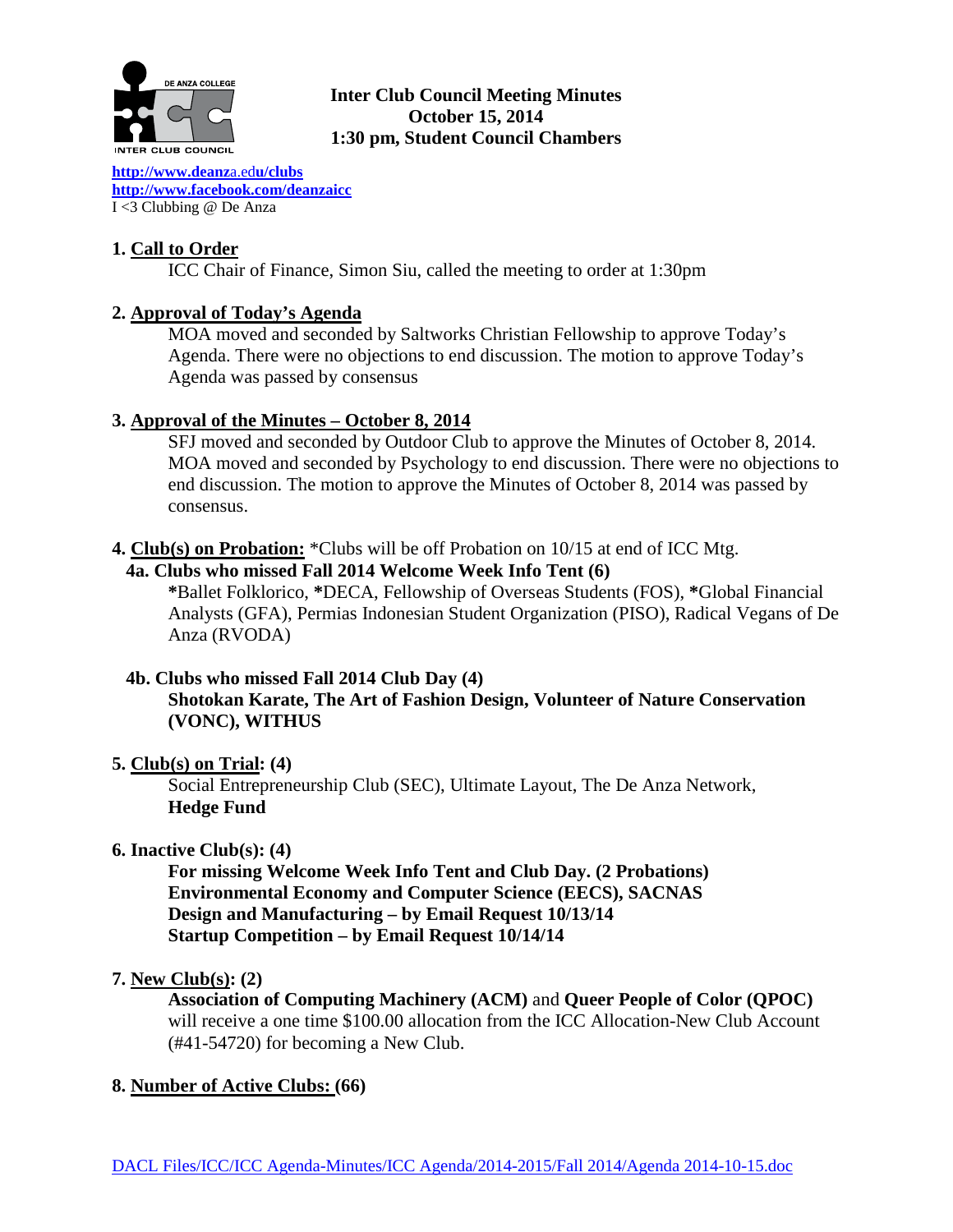### **9. Calendars**

### **9.1 ICC/Club Calendar of Events as of 10/14/14**

 Information is from the Event Planning Request Form (**New Information in Bold**/ \* Money collected)

| <b>Tues Oct 21</b> | Forum Discussion (Board of Trustees) hosted by Green Party -                       |
|--------------------|------------------------------------------------------------------------------------|
|                    | 11:30am – 1:30pm, Conference Room A                                                |
| <b>Tues Oct 21</b> | <b>National Anti-Bullying Awareness Day (Hug Day) hosted by</b>                    |
|                    | Anti-Bullying Club (ABC) – 10:30am – 2:30pm, Main Quad-North                       |
| Wed Oct 22         | <b>Student Outreach Event, National Day of Action Against Police Brutality</b>     |
|                    | hosted by Students for Justice (SFJ) - 11:00am - 4:00pm Main Quad-West             |
|                    | Thurs Oct 30 Dia de los Muertos Event hosted by LEAD! - 9:00am - 5:00pm, Main Quad |
| Fri Nov 14         | The Masquerade hosted by $\text{ICC}-9:00 \text{pm}-\text{Midnight},$              |
|                    | <b>Conference Room A/B</b>                                                         |
| Sat & Sun          | Martial Arts Workshop & Practice hosted by Shotokan Karate Club –                  |
| 11/15&16           | $10:00am - 4:00pm, PE14$                                                           |
| Thur Nov 20        | Film & Discussion event hosted by Inclusability $-3:45\text{pm} - 6:30\text{pm}$ , |
|                    | <b>Conference Room A</b>                                                           |
|                    |                                                                                    |

#### **9.2 DASB Calendar of Events as of 10/14/14**

 Information is from the Event Planning Request Form (**New Information in Bold**/ \* Money collected)

Wed Oct 15 Diversity Awareness Speaker Event – 11:00am – 2:00pm, Conference Rm A Thurs Oct 30 Halloween Event – 11:30am – 1:00pm, Campus Center Patio Stage Thurs Oct 30 Horror Movie Night – 6:00pm – 9:30pm, Conference Rm. B

### **10. ICC/Club Account Balance Status (New Information in Bold) (As of 10/14/14)**

| (#41-54730)   | \$9,350.00 |
|---------------|------------|
| $(#41-54720)$ | \$1,900.00 |
| $(H44-4289)$  | \$4,775.40 |
| $(H41-54600)$ | \$9,017.00 |
| $(\#44-4300)$ | \$8,836.78 |
| $(H44-4310)$  | \$8,037.00 |
| $(#44-4320)$  | \$2,541.21 |
|               |            |

### **11. Business**

### **11.1 ICC Chair Elections**

ICC Elections were held for the position of ICC Chairperson. Each candidate was given 3 minutes to speak followed by 1 minute to answer each question. Questions were taken from the clubs and the ICC Officers. A total of 47 clubs were present and eligible to vote setting the majority vote at 24. 1 question came from the 2013-2014 ICC Chair of the same position and 2 questions from the ICC Reps.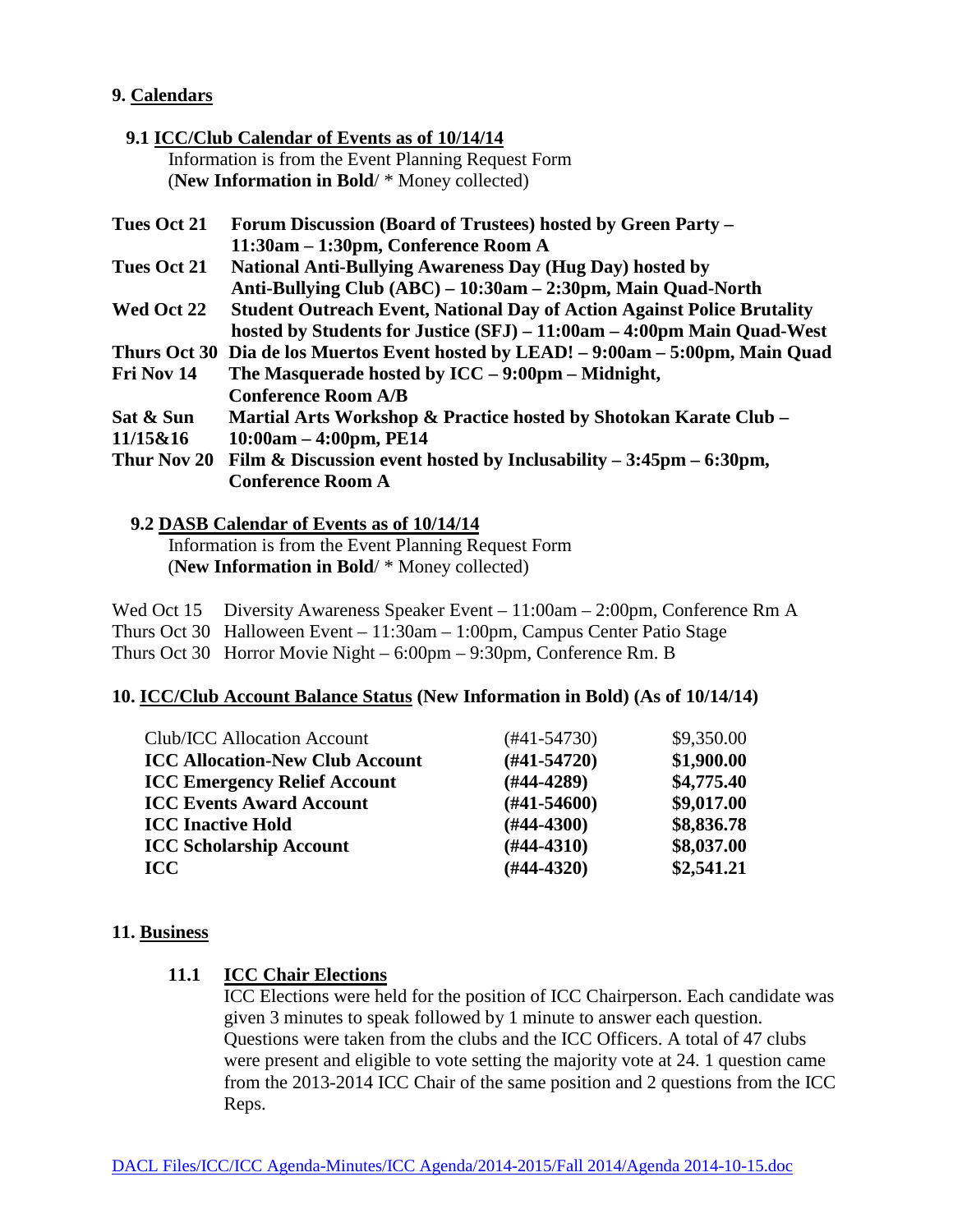Voting Results for ICC Chair

1. Daniel Chiu – 22 Votes

2. Omer Yosef – 25 Votes

Congratulations to Omer Yosef for being elected as the new ICC Chair for Fall 2014 – Winter 2015!!!

# **11.2 Club Day Evaluations / Awards**

ICC Chair of Programs, Omer Yosef, conducted the Club Day Evaluation. Suggestions:

- o There needs to be more clubs with club banners
- o Need (10) or more balloons per table
- o Performances were great
- o Omer did a great job as host
- o Miscommunication on where the group photo was being taken.
- o Could not hear the DJ or performers.

Congratulations to the following Clubs for winning \$100 each for your club account!!!

- o Best Decorated Ballet Folklorico, JAA, VCC 2050
- o Best Spirited F.O.S., CCPC, ISV
- o Best Performance K-Pop, Elite Dance, InterVaristy
- o Tie for  $4<sup>th</sup>$  place Performance (\$50 each) DSA, VCC 2050

# **12. Reports:**

ICC Chair of Finance, Simon Siu

1. Clubs can request money from ICC, just come to the agenda meeting on Monday 1:30 to 2:30.

ICC Chair of Programs, Omer Yosef

- 1. Hey guys, make sure to sign up for the Silicon Valley Breast Cancer Walk Saturday the  $25<sup>th</sup>$ ! Sign Up sheet at the ICC Attendance Table. It will be in the Office of College Life on the Blue Bulletin Board. Deadline: Wednesday October 21, 2014.
- 2. Club Day, questions? Comments? Fun? Tiring? Anything? Hmm?

ICC Chair of Marketing, Joyce Lin

1. Hello Guys! Club Day photos are uploaded on Facebook. If you haven't already, be sure to check them out and give us a like. Also, send me the pictures you've taken on Club Day  $\odot$ 

DASB Liaison, Rhea Goveas

- 1. Halloween Costume Contest on 10/30 at the patio from 11:30am 1:00pm!
- 2. Horror Movie Night also on 1030 from 7:00pm 9:00pm in Conference Room B!

ICC Advisor, La Donna Yumori-Kaku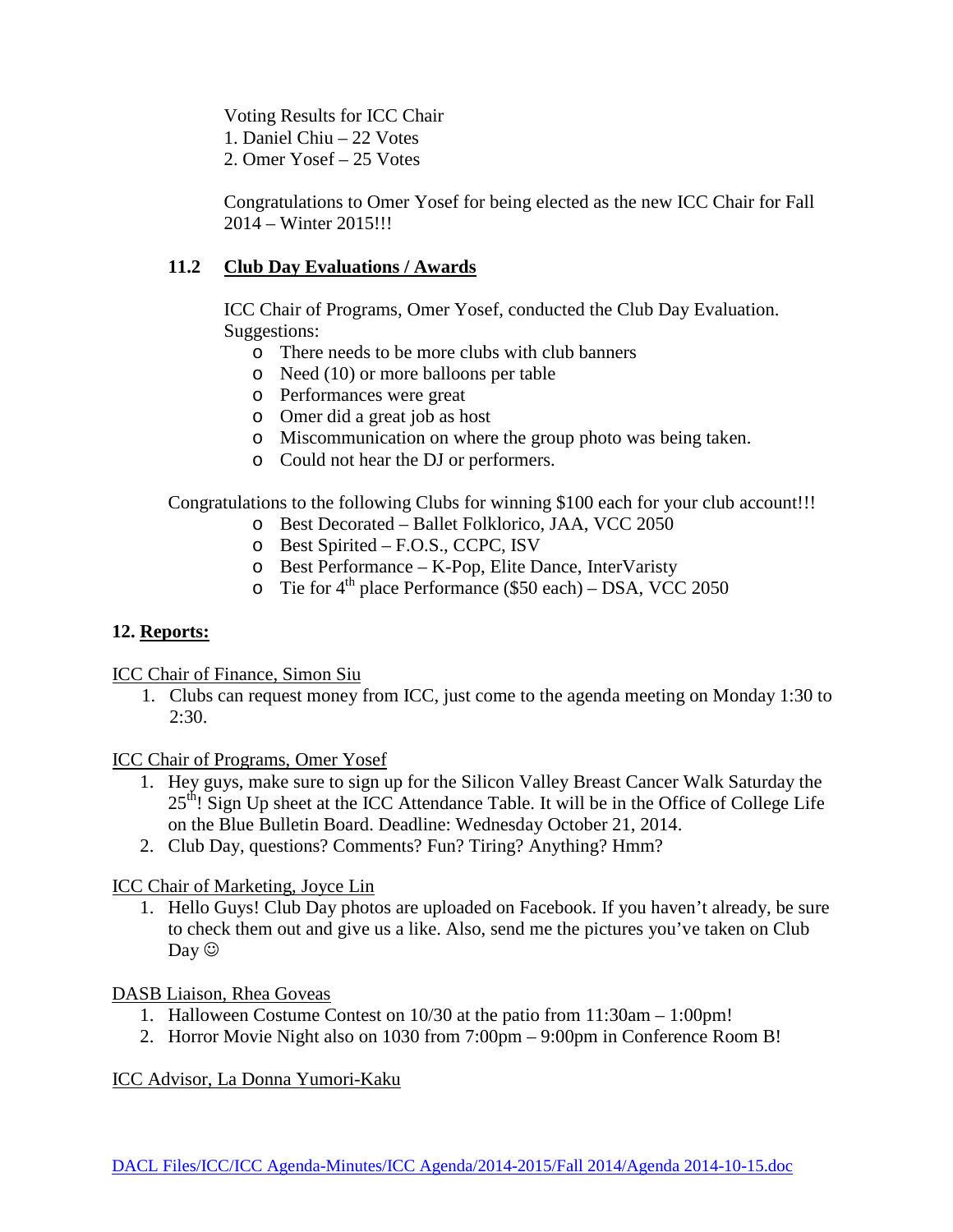- 1. CLUB DAY: GREAT Club Day! Lots of energy!! I would like to recommend that clubs who didn't not have a club banner to fill out an ICC Budget Request Form (#1 slot in Revolving Literature Rack) and request up to \$150 for a banner. Only one club banner funded by ICC per year is allowed. ICC used Allegra Cupertino [www.allegracupertino.com](http://www.allegracupertino.com/) 10161 S. De Anza Blvd. Cupertino (408) 446- 0915 [info@allegracupertino.com](mailto:info@allegracupertino.com) for the ICC Table top banner.
- 2. Club Events: Please see me if your club is planning an event so I can review the Event Planning Request Form. I will initial the form. I have One Day Parking Permits for guest speakers.
- 3. De Anza checks processing schedule: Please allow up to 10 working days for Student Accounts to process checks.
- 4. De Anza Requisitions: Please remember to include the date of club event, # of club members attending event when requesting reimbursement for refreshments.
- 5. Off Campus Events: Please use the District Waiver Form and Off Campus Form for club off campus events when you are using the Club name and/or club funds. Forms are available in the Revolving Literature Rack located outside the Student Accounts/Office of College Life Office.
- 6. Club Name Change: Your Club Mailbox will be moved to the last column for the remainder of the quarter. Club Mailboxes will be re-alphabetized at the end of the quarter in preparation for Winter, 2015.
- 7. ICC Meeting, Club Name Placards: At the end of each ICC Meeting, please return all Club Name Signs on the attendance sheets tables.

### **13. Swearing In of ICC Chair**

There was a swearing in ceremony of Omer Yosef as the ICC Chair. After sworn in, Omer Yosef presided over the rest of the meeting.

### **14. Announcements**

SFJ: Election 2014 – Thursday, October 16, 2014, Conference Room A & B Focus on Community Colleges, Why Community College Students Matter in State and Local Elections.

Various Clubs: Police Brutality Public Awareness Day – October 22, 2014, Conference Room A

October 22 is Police Brutality Public Awareness Day. Help us reach out to students and bring yourselves to join in the conversation around current social justice issues.

Green Party: Students & Trustees Forum – October 21, 2014, Conference Room A & B Students Meet and Dialogue With About the Foothill – De Anza Board of Trustee Candidates & our student trustee (Mellissa Epps).

# **15. Roll Call**

| <b>Active Club</b>                 | <b>Present</b> | Absent | <b>Probation</b> , P | <b>Probation. AB</b> |
|------------------------------------|----------------|--------|----------------------|----------------------|
| 4 Elements Hip Hop                 |                |        |                      |                      |
| <b>Active Community Engagement</b> |                |        |                      |                      |
| Club (ACE)                         |                |        |                      |                      |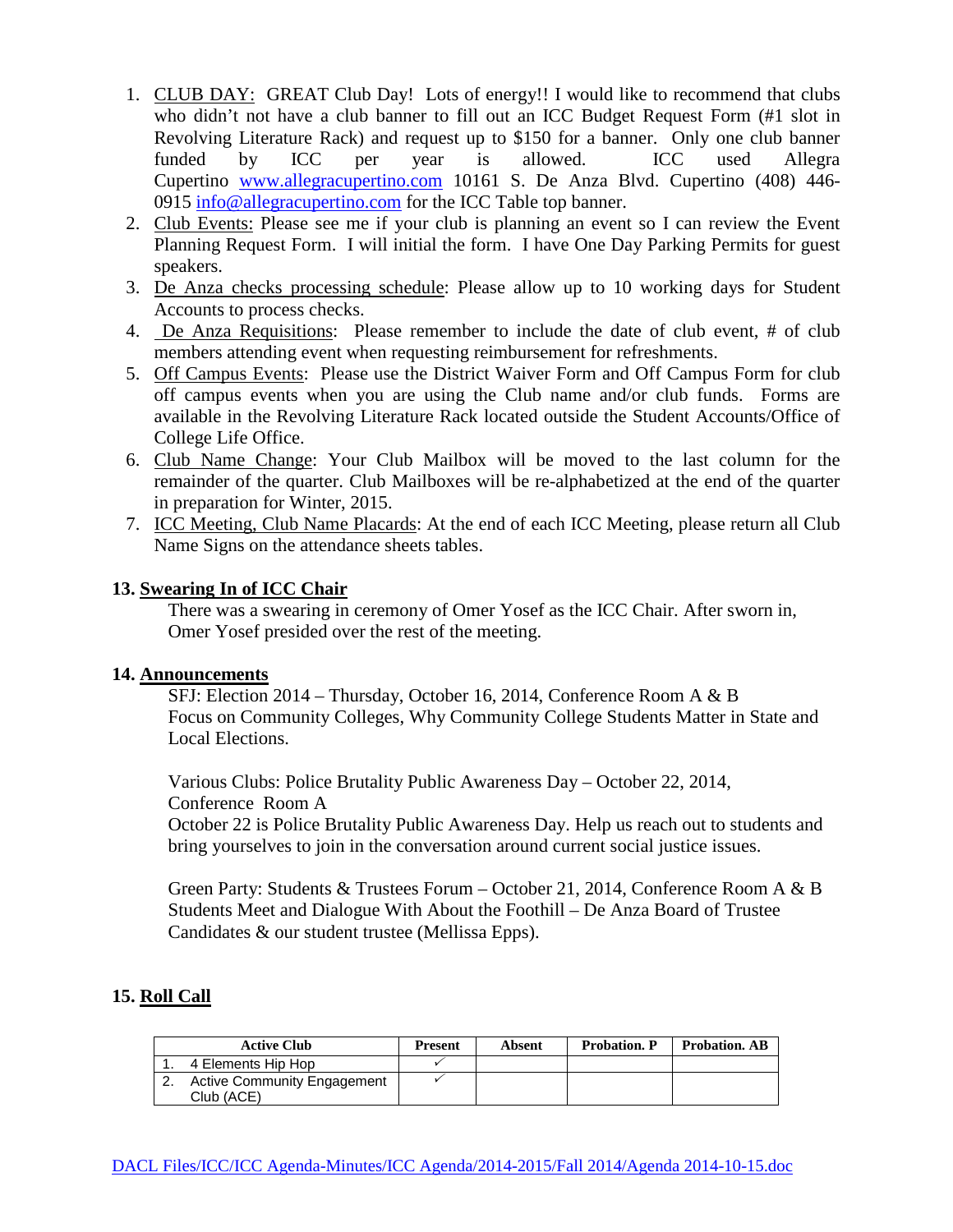| <b>Active Club</b> |                                                             | <b>Present</b>    | <b>Absent</b> | Probation. P | <b>Probation. AB</b> |
|--------------------|-------------------------------------------------------------|-------------------|---------------|--------------|----------------------|
| 3.                 | Anime Club                                                  | ✓                 |               |              |                      |
| 4.                 | Anti-Bullying Club (ABC)                                    | ✓                 |               |              |                      |
| 5.                 | Apple-N-Droid                                               | ✓                 |               |              |                      |
| 6.                 | Asian Pacific American                                      | ✓                 |               |              |                      |
|                    | Students for Leadership                                     |                   |               |              |                      |
|                    | (APASL)                                                     |                   |               |              |                      |
| 7.                 | Association of Computer                                     | ✓                 |               |              |                      |
|                    | Machinery (ACM)                                             |                   |               |              |                      |
| 8.                 | Auto Technology                                             | ✓<br>$\checkmark$ |               |              |                      |
| 9.                 | <b>Badminton Club</b>                                       |                   |               |              | ✓                    |
|                    | 10. Ballet Folklorico                                       | ✓                 |               |              |                      |
|                    | 11. Cheer and Dance Team<br>12. Chinese Student Association | ✓                 |               |              |                      |
|                    | (CSA)                                                       |                   |               |              |                      |
|                    | 13. Christians on Campus                                    | ✓                 |               |              |                      |
|                    | 14. Circle K                                                |                   | ✓             |              |                      |
|                    | 15. Cross Cultural Partners Club                            | ✓                 |               |              |                      |
|                    | (CCPC)                                                      |                   |               |              |                      |
|                    | 16. DECA                                                    | ✓                 |               |              |                      |
|                    | 17. Desi Student Association (DSA)                          | ✓                 |               |              |                      |
|                    | 18. Developers' Club                                        |                   | ✓             |              |                      |
|                    | 19. Economics Cluc                                          | ✓                 |               |              |                      |
|                    | 20. Elite Dance Club                                        | ✓                 |               |              |                      |
|                    | 21. Engineering and Technology                              | ✓                 |               |              |                      |
|                    | Club (ETC)                                                  |                   |               |              |                      |
|                    | 22. Fellowship of Overseas                                  | ✓                 |               |              |                      |
|                    | Students (FOS)                                              |                   |               |              |                      |
|                    | 23. Film Society                                            | ✓                 |               |              |                      |
|                    | 24. Food Club                                               | ✓                 |               |              |                      |
|                    | 25. Future Business Leaders of                              |                   | ✓             |              |                      |
|                    | America (FBLA) - Phi Beta                                   |                   |               |              |                      |
|                    | Lambda                                                      |                   |               |              |                      |
|                    | 26. Global Financial Analysts (GFA)                         |                   |               | ✓            |                      |
|                    | 27. Grace Fellowship                                        | ✓                 |               |              |                      |
|                    | 28. Green Party                                             | ✓                 |               |              |                      |
|                    | 29. Hong Kong Student Association                           | ✓                 |               |              |                      |
|                    | 30. Inclusability                                           | ✓                 |               |              |                      |
|                    | 31. Integral Movement for AB 540                            | ✓                 |               |              |                      |
|                    | Student Success (I.M.A.S.S)                                 |                   |               |              |                      |
|                    | 32. International Student Volunteers                        | ✓                 |               |              |                      |
|                    | (ISV)                                                       |                   |               |              |                      |
|                    | 33. International Youth Fellowship                          | ✓                 |               |              |                      |
|                    | (IVF)                                                       |                   |               |              |                      |
|                    | 34. InterVarsity Christian Fellowship                       | ✓                 |               |              |                      |
|                    | 35. Iranian Student Association                             | ✓                 |               |              |                      |
|                    | (ISA)                                                       |                   |               |              |                      |
|                    | 36. Japanese American Association                           | ✓                 |               |              |                      |
|                    | (JAA)                                                       |                   |               |              |                      |
|                    | 37. K-Pop Dance Club                                        | ✓                 |               |              |                      |
|                    | 38. Korean Student Association                              | ✓                 |               |              |                      |
|                    | (KSA)                                                       |                   |               |              |                      |
|                    | 39. Latino/a Empowerment at De                              | ✓                 |               |              |                      |
|                    | Anza (LEAD!)                                                |                   |               |              |                      |
|                    | 40. Leo Club De Anza                                        | ✓                 |               |              |                      |
|                    | 41. Marketing Club                                          | ✓                 |               |              |                      |
|                    | 42. Mathematics Club                                        | ✓                 |               |              |                      |
|                    | 43. Medical Outreach Association                            | ✓                 |               |              |                      |
|                    | 44. New-Lon-Kong                                            | ✓                 |               |              |                      |
|                    |                                                             |                   |               |              |                      |